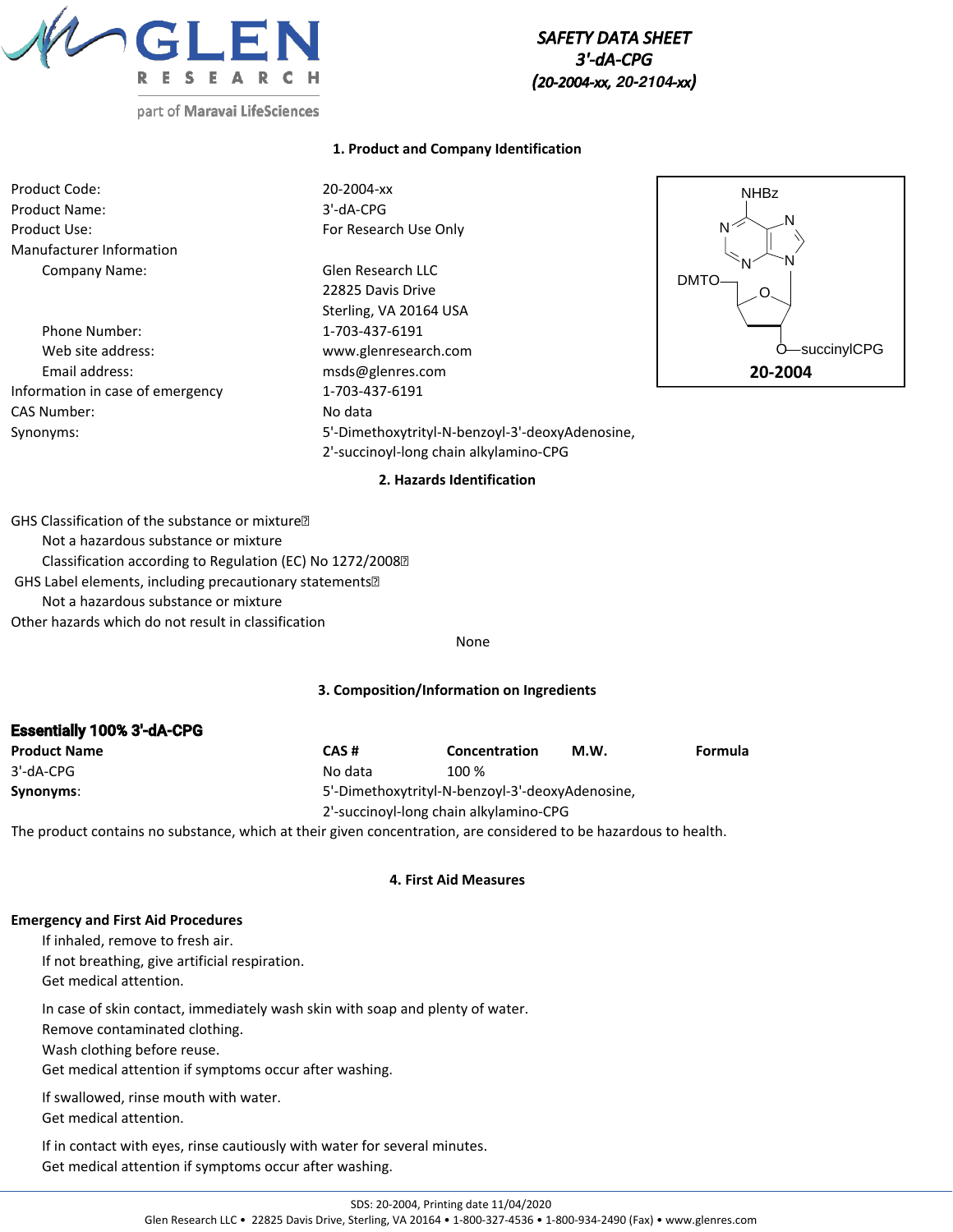# *SAFETY DATA SHEET 3'-dA-CPG (20-2004-xx, 20-2104-xx)*

## **6. Accidental Release Measures**

## **Steps To Be Taken In Case Material Is Released Or Spilled**

Sweep up bulk of material and finish by wiping with a damp towel. Do not let product enter the drain. Wear impermeable gloves, safety glasses and a lab coat when cleaning up the spill. A NIOSH dust mask is recommended when a possibility of dust inhalation exists. Local exhaust is usually sufficient.

## **7. Handling and Storage**

#### **Precautions To Be Taken in Handling**

Handle using safe laboratory practices. Avoid all direct contact.

### **Recommended Storage**

Controlled room temperature or lower, dry

#### **Precautions To Be Taken in Storing**

Keep container tightly closed. Store in well-ventilated place.

## **Other Precautions**

Protect from sunlight.

### **8. Exposure Controls/Personal Protection**

| <b>Product Name</b>                                                            | CAS#                      | <b>OSHA PEL</b>                     | <b>ACGIH TLV</b> | <b>Other Limits</b> |
|--------------------------------------------------------------------------------|---------------------------|-------------------------------------|------------------|---------------------|
| 3'-dA-CPG                                                                      | No data                   | No data                             | No data          | No data             |
| <b>Respiratory Equipment (Specify Type)</b>                                    |                           |                                     |                  |                     |
| A NIOSH dust mask is recommended when a possibility of dust inhalation exists. |                           |                                     |                  |                     |
| <b>Eye Protection</b>                                                          |                           |                                     |                  |                     |
| Safety glasses                                                                 |                           |                                     |                  |                     |
| <b>Protective Gloves</b>                                                       |                           |                                     |                  |                     |
| Impermeable gloves                                                             |                           |                                     |                  |                     |
| <b>Other Protective Clothing</b>                                               |                           |                                     |                  |                     |
| Normal laboratory apparel                                                      |                           |                                     |                  |                     |
| <b>Engineering Controls (Ventilation etc.)</b>                                 |                           |                                     |                  |                     |
| Local exhaust ventilation is usually sufficient                                |                           |                                     |                  |                     |
| <b>Work/Hygienic/Maintenance Practices</b>                                     |                           |                                     |                  |                     |
| Wash hands after handling                                                      |                           |                                     |                  |                     |
|                                                                                |                           | 9. Physical and Chemical Properties |                  |                     |
| <b>Physical State:</b>                                                         | [ ] Gas                   | [ ] Liquid                          | [X] Solid        |                     |
| Appearance:                                                                    | White to off-white powder |                                     |                  |                     |
| Odor:                                                                          | Odorless                  |                                     |                  |                     |
| <b>Odor Threshold:</b>                                                         | No data                   |                                     |                  |                     |
| pH:                                                                            | No data                   |                                     |                  |                     |
| <b>Melting Point:</b>                                                          | No data                   |                                     |                  |                     |
| Freezing Point:                                                                | No data                   |                                     |                  |                     |
| Initial Boiling Point and Boiling Range:                                       | No data                   |                                     |                  |                     |
|                                                                                |                           |                                     |                  |                     |

| Flash Point:                | No data      |              |
|-----------------------------|--------------|--------------|
| Specific Gravity:           | No data      |              |
| Evaporation Rate (Water=1): | No data      |              |
| Flammability:               | No data      |              |
| Explosive Limits:           | LEL: No data | UEL: No data |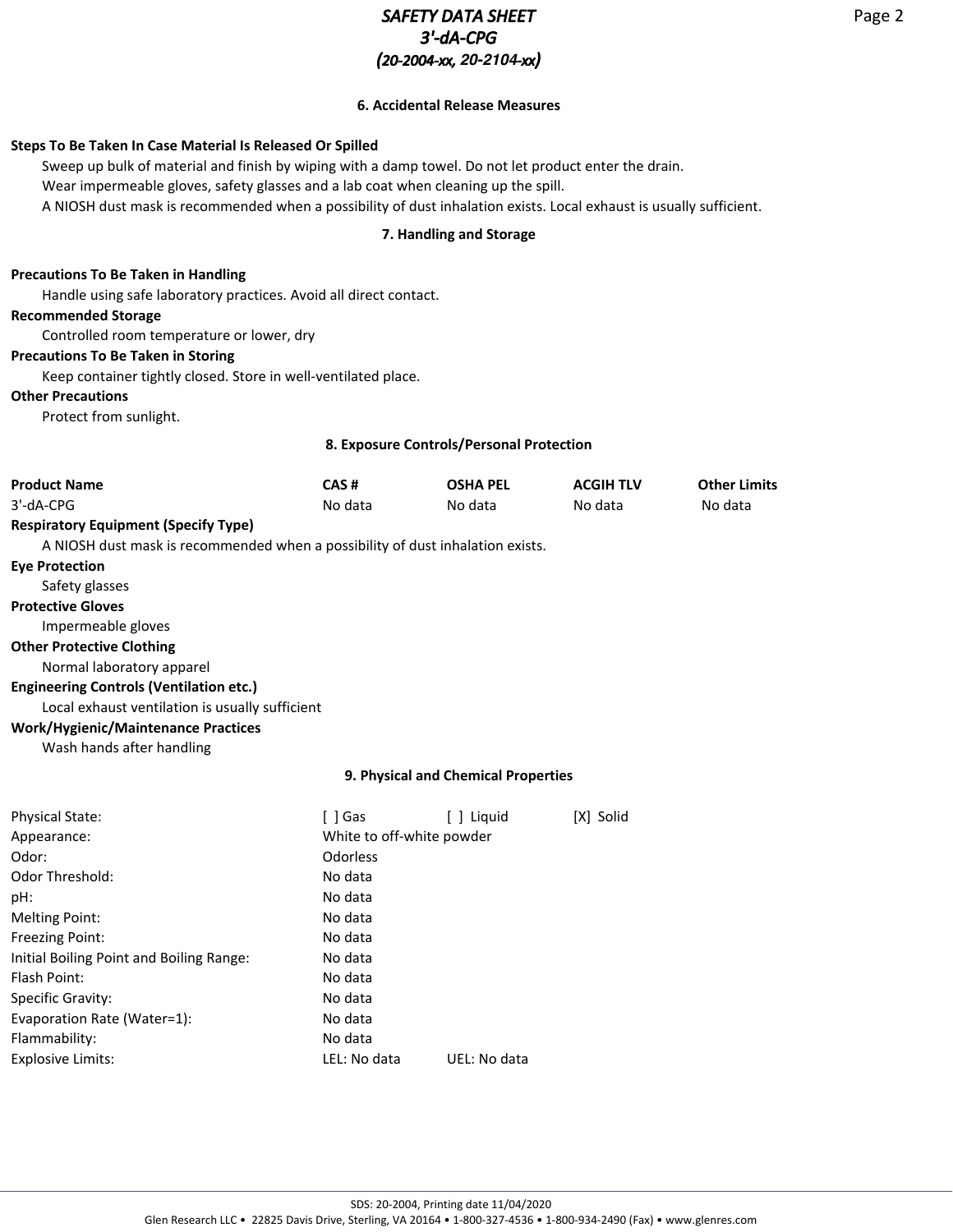| Vapor Pressure (vs. Air or mm Hg):                                                                       | No data        |                               |             |             |
|----------------------------------------------------------------------------------------------------------|----------------|-------------------------------|-------------|-------------|
| Vapor Density (vs. Air = $1$ ):                                                                          | No data        |                               |             |             |
| <b>Relative Density:</b>                                                                                 | No data        |                               |             |             |
| Solubility in Water:                                                                                     | No data        |                               |             |             |
| Partition Coefficient (n-octanol/water):                                                                 | No data        |                               |             |             |
| Auto-ignition Temperature:                                                                               | No data        |                               |             |             |
| Decomposition Temperature:                                                                               | No data        |                               |             |             |
| Viscosity:                                                                                               | No data        |                               |             |             |
| Percent Volatile:                                                                                        | No data        |                               |             |             |
|                                                                                                          |                | 10. Stability and Reactivity  |             |             |
| Stability:                                                                                               | Unstable [ ]   | Stable [X]                    |             |             |
| <b>Conditions To Avoid - Instability</b>                                                                 |                |                               |             |             |
| Stable under recommended storage conditions.                                                             |                |                               |             |             |
| <b>Incompatibility - Materials To Avoid</b>                                                              |                |                               |             |             |
| Strong oxidizing reagents                                                                                |                |                               |             |             |
| <b>Hazardous Decomposition or Byproducts</b>                                                             |                |                               |             |             |
| Oxides of nitrogen and carbon may evolve when heated to decomposition.                                   |                |                               |             |             |
| <b>Possibility of Hazardous Reactions:</b>                                                               | Will occur [ ] | Will not occur [X]            |             |             |
| <b>Conditions To Avoid - Hazardous Reactions</b>                                                         |                |                               |             |             |
| Stable material, hazardous polymerization will not occur.                                                |                |                               |             |             |
|                                                                                                          |                | 11. Toxicological Information |             |             |
| To the best of our knowledge, the toxicological properties of this substance have not been investigated. |                |                               |             |             |
| This product should be handled with the usual care when dealing with chemicals.                          |                |                               |             |             |
| <b>Product Name</b>                                                                                      | CAS#           | <b>NTP</b>                    | <b>IARC</b> | <b>OSHA</b> |
| 3'-dA-CPG                                                                                                | No data        | No data                       | No data     | No data     |
|                                                                                                          |                | 12. Ecological Information    |             |             |
| No data available.                                                                                       |                |                               |             |             |
|                                                                                                          |                | 13. Disposal Considerations   |             |             |
| <b>Waste Disposal Method</b>                                                                             |                |                               |             |             |
| For Product - Observe all federal, state and local regulations.                                          |                |                               |             |             |
| For Contaminated Packaging - Dispose of in compliance with regulations.                                  |                |                               |             |             |
| Sweep up bulk of material and finish by wiping with a damp towel. Dispose of unused product.             |                |                               |             |             |
|                                                                                                          |                | 14. Transport Information     |             |             |
| LAND TRANSPORT (49CFR)                                                                                   |                |                               |             |             |
| $\sim$                                                                                                   |                |                               |             |             |

| 49CFR Shipping Name                                       | Not a dangerous material as defined in the regulations. |
|-----------------------------------------------------------|---------------------------------------------------------|
| AIR TRANSPORT (ICAO/IATA)                                 |                                                         |
| <b>ICAO/IATA Shipping Name</b>                            | Not a dangerous goods as defined in the regulations.    |
| <b>MARINE TRANSPORT (IMDG/IMO)</b>                        |                                                         |
| <b>IMDG/IMO Shipping Name</b>                             | Not a dangerous goods as defined in the regulations.    |
| Marine Pollutant:                                         | No                                                      |
| <b>Additional Transport Information</b>                   |                                                         |
| Not regulated as a hazardous material or dangerous goods. |                                                         |
|                                                           |                                                         |

## **15. Regulatory Information**